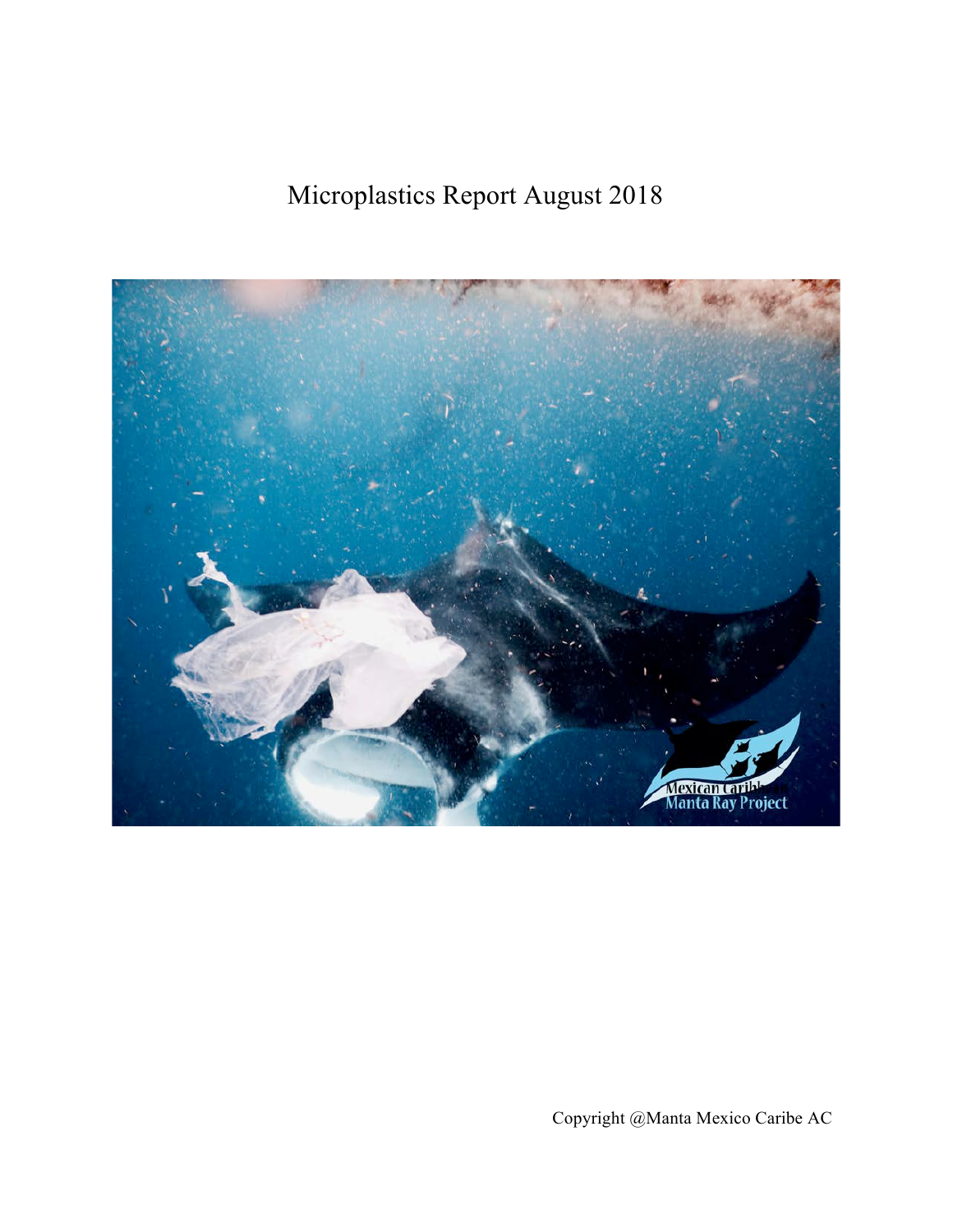## *1. Introduction*

Plastic pollution is a global issue that has recently emerged as an area of concern for the health and well being of humans, animals, and the environment. In the world's oceans, plastics enter from primarily land-based sources, such as rivers beaches, and wastewater treatment plants, though there are maritime sources as well (Cole et al., 2011). Plastics are highly durable in the marine environment. Different estimates predict they can persist for anywhere from hundreds to thousands of years. They are, however not immune to degradation. Over time, ultraviolet radiation and other weathering processes cause larger plastics to degrade into microplastics, or plastic particles <5mm in diameter (Barnes et al., 2009). Microplastics were first reported in the open ocean in the 1970s (Carpenter and Smith, 1972) and since then they have been discovered in all types of marine environments (Wright et al., 2013). A 2014 study conducted by 5 Gyres Institute estimates that there are more than five trillion pieces of plastic in the ocean, weighing more than 250,000 tons (Eriksen et al., 2014).

Plastic pollution poses a substantial threat to marine wildlife, causing entanglements as well as choking and starvation upon ingestion. This phenomenon has been well documented around the globe for many types of species, from marine mammals to sea turtles and other marine megafauna (Adimey et al., 2014; Butterworth, 2017; Gregory, 2009; Stelfox et al., 2016). These incidents are often either fatal for the animals or the cause of a severe reduction in fitness. The Manta Mexico Caribe research team has also witnessed, first hand, the entanglement of plastic fishing gear around the cephalic fin of a manta ray during August of 2018 (see below). The conditions of the entanglement would have most likely proved fatal for the individual. Fortunately, the line was removed before the injury could worsen; others are not so lucky.



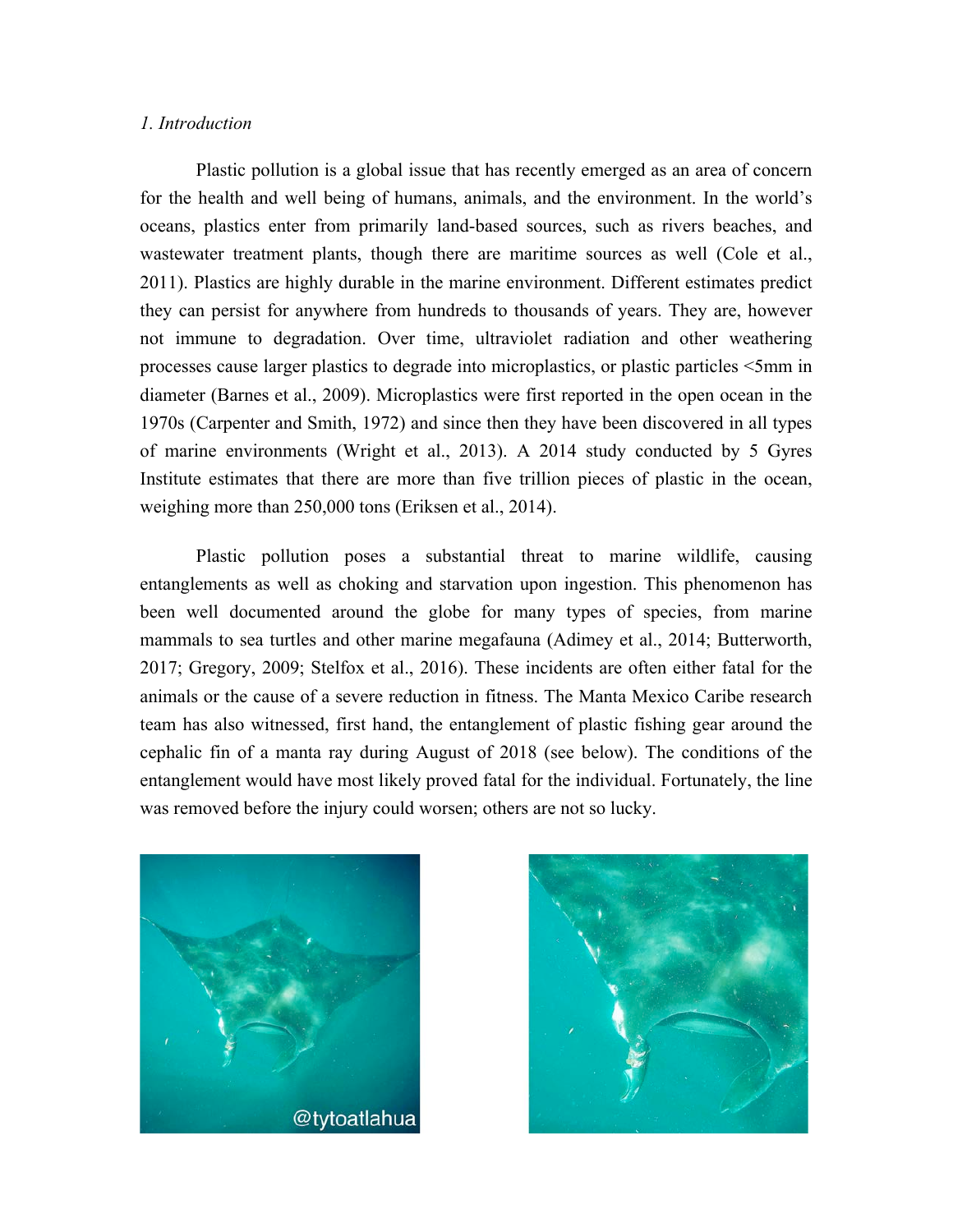Marine plastics and microplastics are also hazardous in a more unexpected way, as they harbor the potential to poison marine wildlife upon ingestion (Simmonds, 2017). Plastic readily absorbs what are known as persistent organic pollutants (POPs). These are chemicals that do not naturally occur in the environment and are resistant to degradation. They include pesticides such as dichlorodiphenyltrichloroethane (DDT) and industrial compounds known as polychlorinated biphenyls (PCBs). When microplastics are ingested, they act as vectors for POPs, which are fat-soluble and accumulate in the fatty tissues of marine animals. When released into the blood stream, they have been shown to cause health problems in a variety of animal species. These problems potentially have population level implications, such as increased rates of cancer and decreased reproductive success (Simmonds et al., 2017). POPs are also known to bioaccumulate and biomagnify up the food chain, which means that predators accumulate the toxins of all of their prey before them, with top predators containing the highest levels in their tissues. Considering humans are top predators and regular consumers of seafood, this is potentially a human health issue as well as a conservation issue (Barboza et al., 2018).





*Plastic bottle found in the water and collected plastic while taking manta ID´s*

For endangered or vulnerable species, microplastics pose an imminent threat to the success of wild populations. This includes the giant oceanic manta ray (*Mobula cf. birostris*) (Marshall et al., 2009; Hinojosa et al., 2016), a charismatic species present in the Mexican Caribbean and classified as 'vulnerable' by the International Union for the Conservation of Nature (IUCN) (Marshall et al., 2018). Oceanic manta rays are filter feeders that primarily consume zooplankton (Germanov et al., 2018). Their small prey and large body size means they must consume large quantities of plankton to survive. This feeding strategy means that microplastics pose a substantial threat to manta ray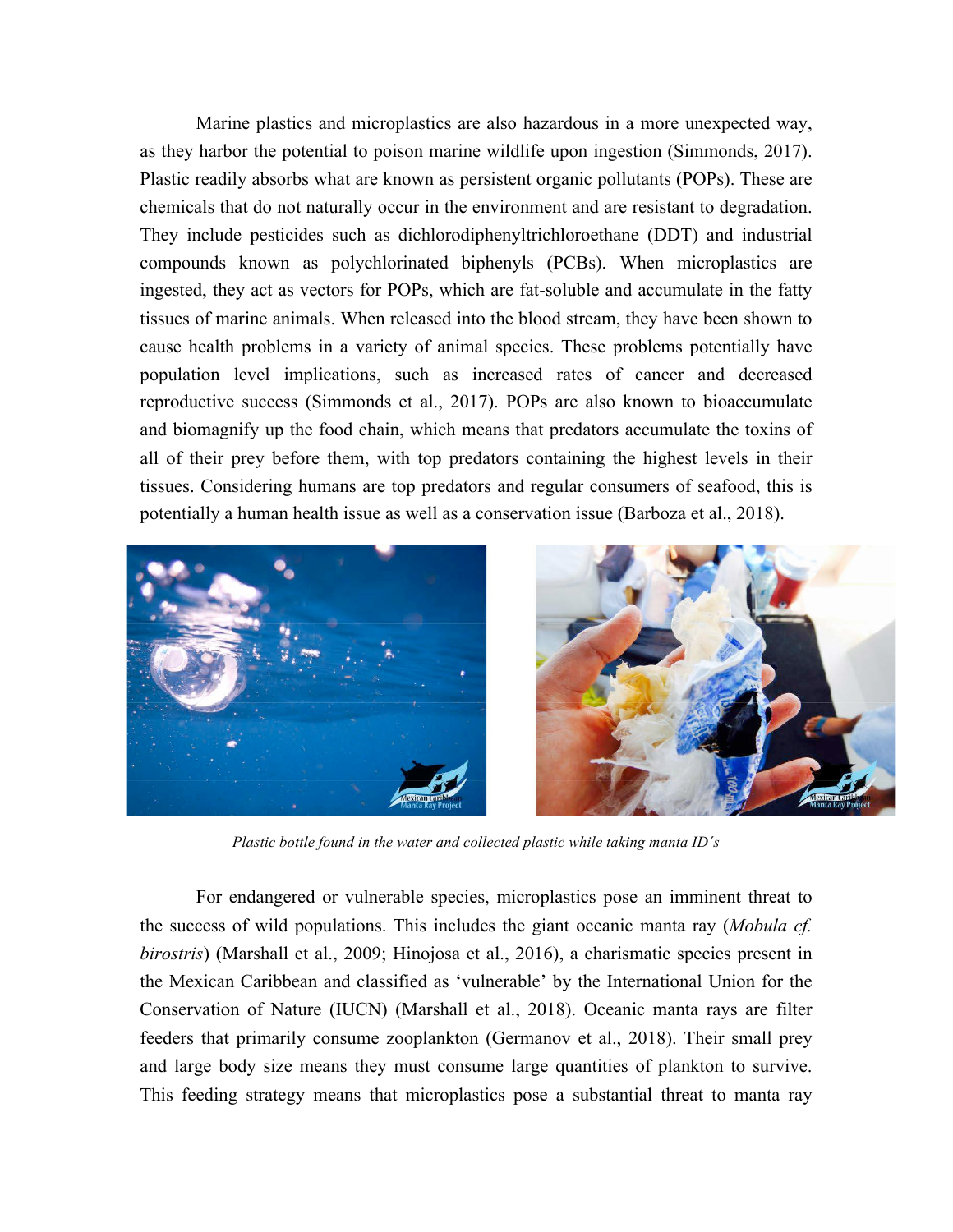health because they may filter hundreds of thousands of cubic meters of water daily, which could lead to microplastic ingestion, either directly or through the ingestion of contaminated plankton (Germanov et al., 2018). Currently, the amount of microplastic in the Mexican Caribbean manta ray feeding range is unknown. It is the primary focus of Manta Mexico Caribe's microplastic project to sample this environment and generate counts of microplastics in manta habitats and further inform the state of this emerging conservation issue.





*Filter feeders and plastic*

# *2. Methods*

During August of 2018, eight samples were collected near manta feeding sites using a manta trawl, as part of the 5 Gyres TrawlShare Program. Samples were then processed in the laboratory using the protocol of the National Oceanic and Atmospheric Association (NOAA) Marine Debris Program (Masura et al., 2015). Microplastics were identified and counted using microscopy. Of the eight samples collected, three have so far been processed and the remaining five are to be processed January 2019.



*Manta trawl in water*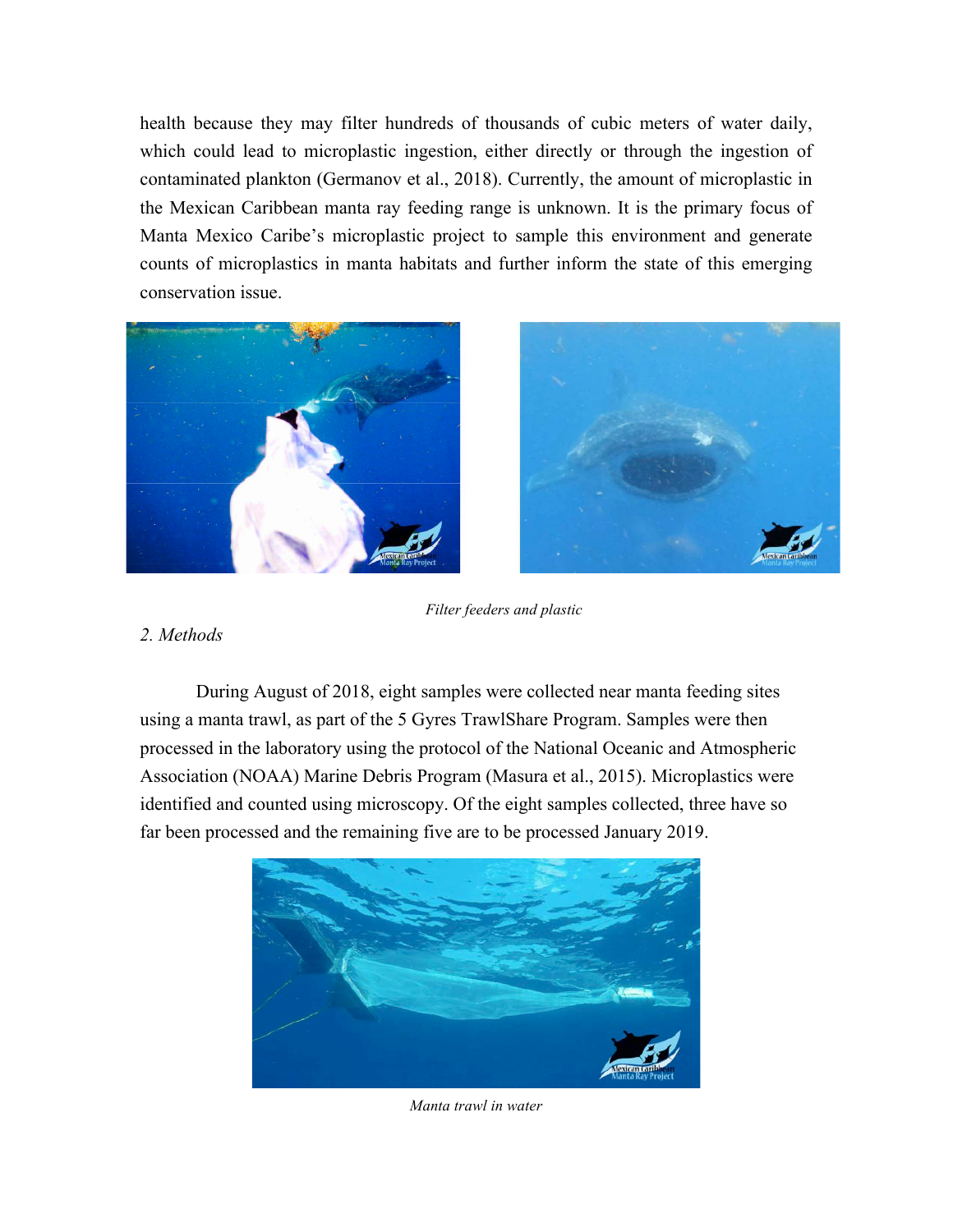## *2.1. Trawling*

Samples were collected using a manta trawl. It has a rectangular aperture that is 16cm high by 61cm wide. The net is 3m long and captures particles greater than 335µm into a collection bag of the same material that is 30cm x 10cm (Eriksen et al., 2018). The manta trawl was pulled behind the boat between distances of 10m and 15m. Trawls lasted for 30 minutes at an average speed of 3 knots.



*Schematic drawing of a manta trawl (Eriksen et al., 2018)*

# *2.2. Sampling Locations*

Trawl locations were determined with the aim to sample near manta feeding sites within the Mexican Caribbean Biosphere Reserve, but far enough away as to not endanger any animals with the trawl net. Following each field expedition, the team travelled 0.5-1km away from each feeding site until no animals were observed and began the trawl. As seen in below, trawl sites generally overlap with manta sightings, with the exception of one trawl near the national park of Isla Contoy.



*Manta trawl locations (a) and manta sightings (b) during August 2018*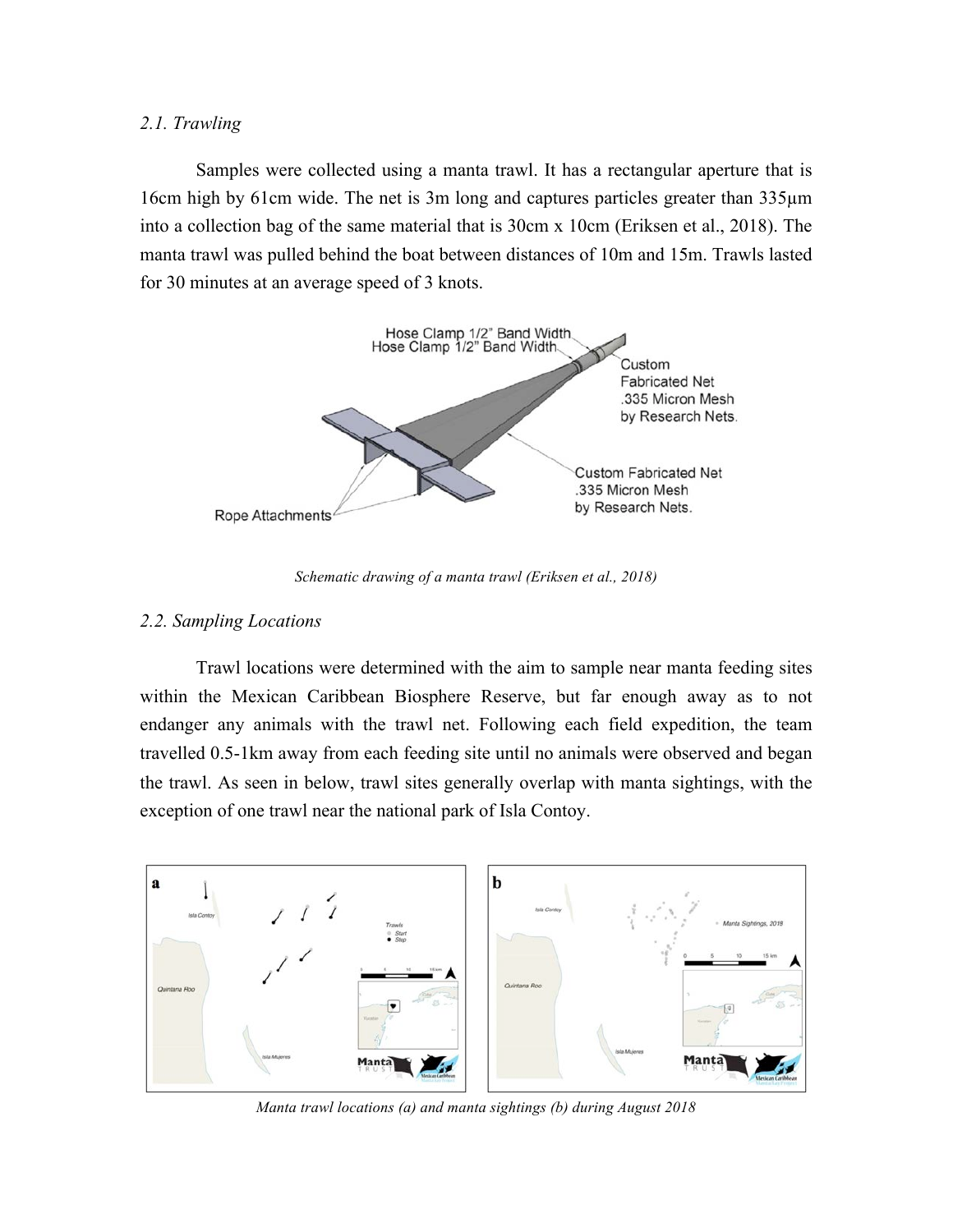Another factor taken into consideration while deciding trawl locations was the presence of *Sargassum* spp*.* (*S. fluitans* and *S. natans*). *Sargassum* spp*.* is an invasive floating macroalgae that began to arrive in the Mexican Caribbean in 2011, with unusually large quantities arriving in 2014 (Tussenbroek et al., 2017). Historically, *Sargassum* spp. would occasionally drift into the Mexican Caribbean from the Sargasso Sea, but infrequently and in small quantities. The *Sargassum* spp. currently observed, however, is thought to originate off the coast of Brazil as a result of increased ocean temperatures due to climate change and nutrient runoff from the Amazon River Basin (Gavio et al., 2014).





*Sargassum within the Mexican Caribbean Biosphere Reserve*

*Sargassum* spp. presence was considered in the determination of trawl sites in order to understand the relationship between *Sargassum* spp. and microplastic. Anecdotal observations from the Manta Mexico Caribe research team noted a possible positive relationship between Sargassum spp. and marine plastic litter. Therefore, some trawls were in areas where *Sargassum* spp. was present and some were in areas where *Sargassum* spp. was absent, in order to determine if such a relationship exists.

#### *2.3. Isolation and Extraction of Microplastics*

Following collection, each sample was rinsed thoroughly through a stacked arrangement of three stainless steel mesh sieves (2mm, 1mm, 0.3mm). All solids less than 2mm and greater than 0.3mm were retained and kept in a drying oven at 70˚C until dry. Then, all organic material was dissolved using wet peroxide oxidation. Finally, microplastics were extracted using density separation. The plastics were visually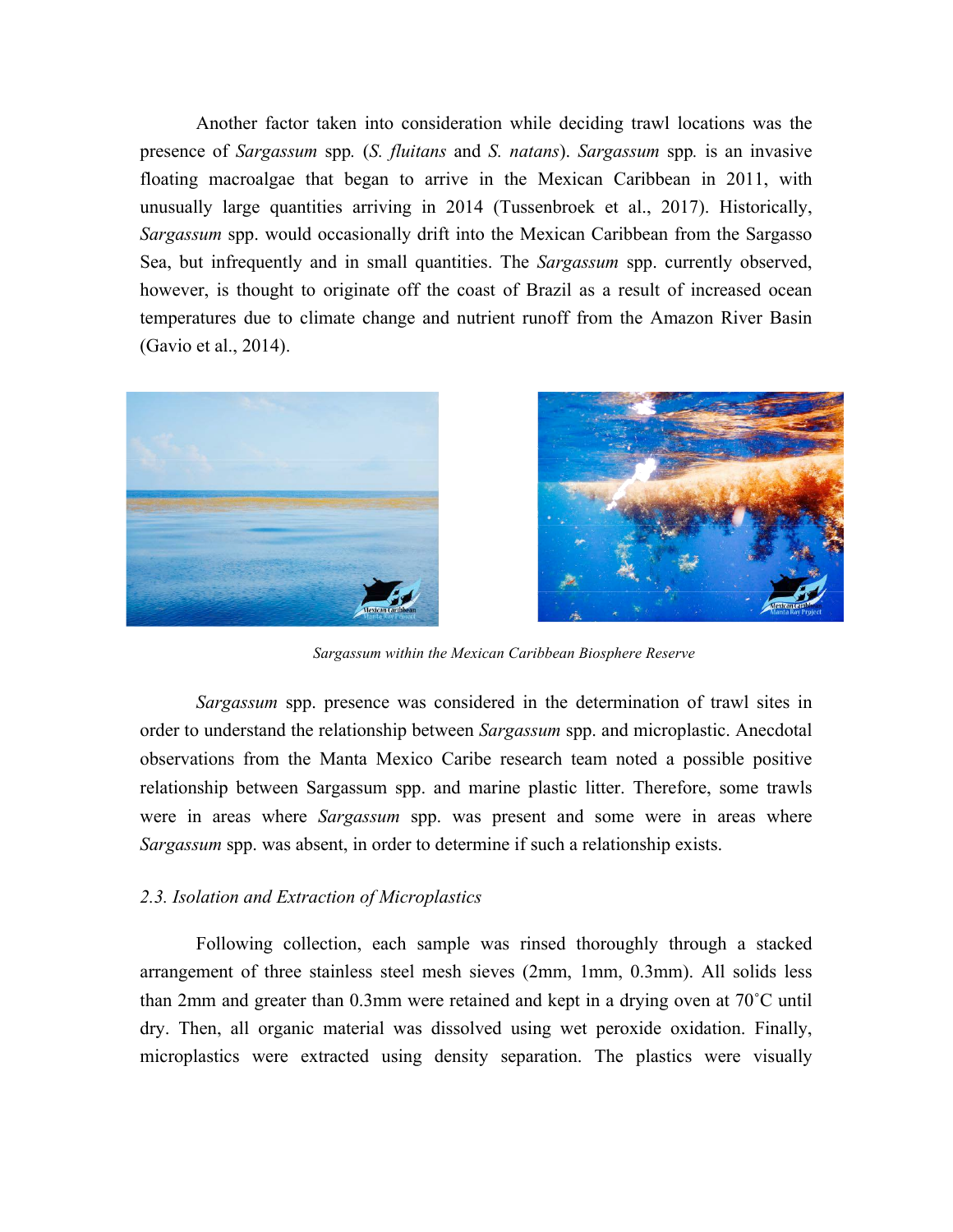identified and extracted with tweezers. They were confirmed under a dissecting microscope and total counts were taken.



*Analysis of microplastic samples by Brittany from Tufts University in the laboratory of Dr. Luis Mejia (Universidad de Quintana Roo)*

# *3. Results and Discussion*

Of the eight trawls taken during August of 2018, three have been analyzed in the lab so far. Microplastic types were broken down into the three categories of 'fiber', 'fragment' and 'paint'. Fibers are defined as long, filamentous particles that are equally thick throughout their entire length, as with clothing fibers, fishing line or synthetic ropes (Qui et al., 2016). Fragments are secondary microplastics that have fragmented from their larger primary source, as opposed to primary microplastics that are manufactured as microbeads. They can be identified by their irregular shape (Hidalgo-Ruz et al., 2012). Paint fragments most likely made it into the manta trawl during the process of deploying and recovering the trawl from the boat. They were identified by their texture and their consistency with research boat colors.

For all three trawls, fibers were the most abundant of all microplastic types with Trawl 1 containing 34 fibers, Trawl 2 containing 15 fibers and Trawl 3 containing 17 fibers. The fragments counted in each trawl were 4, 5 and 2, respectively. Paint Fragments were 3, 4, and 12, respectively. Trawl 3 notably had a higher number of paint fragments than the previous 2 trawls. This may have been due to the difficulty of deploying the trawl on this particular trip, resulting in the trawl scraping the side of the boat many times. Total counts can be seen in the graph below.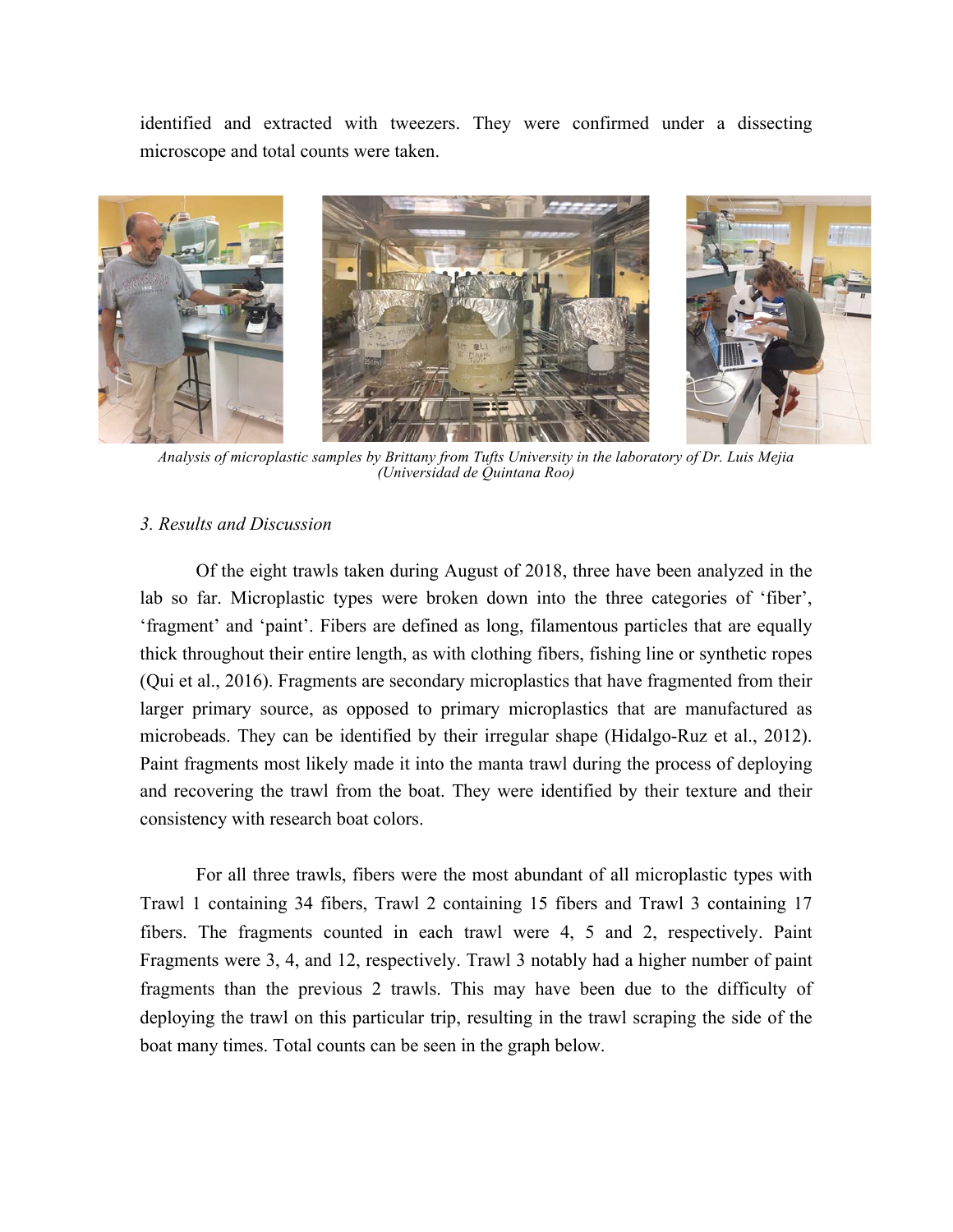

*Total microplastic counts for Trawls 1, 2, and 3 of August 2018*

As of this point in our project the sample size of 3 trawls is too small to draw any definitive conclusions about microplastics, or their relationship with *Sargassum* spp. in the Mexican Caribbean. This project, however, is a continued effort through 2019 and beyond, and with more data we will be able to have a greater understanding of the problem. Manta Mexico Caribe is dedicated to increasing our knowledge of environmental conditions, whether natural or anthropogenic, in the Mexican Caribbean so we can better protect manta rays and all marine life of the region.

### *4. Acknowledgments*

We would like to thank 5 Gyres Institute for allowing the use of their manta trawl, la Universidad de Quintana Roo and Dr. Luis Mejia for allowing the use of his laboratory and the National Commission for Natural Resources (CONANP) for granting the permits needed for this research within the Mexican Caribbean Biosphere Reserve.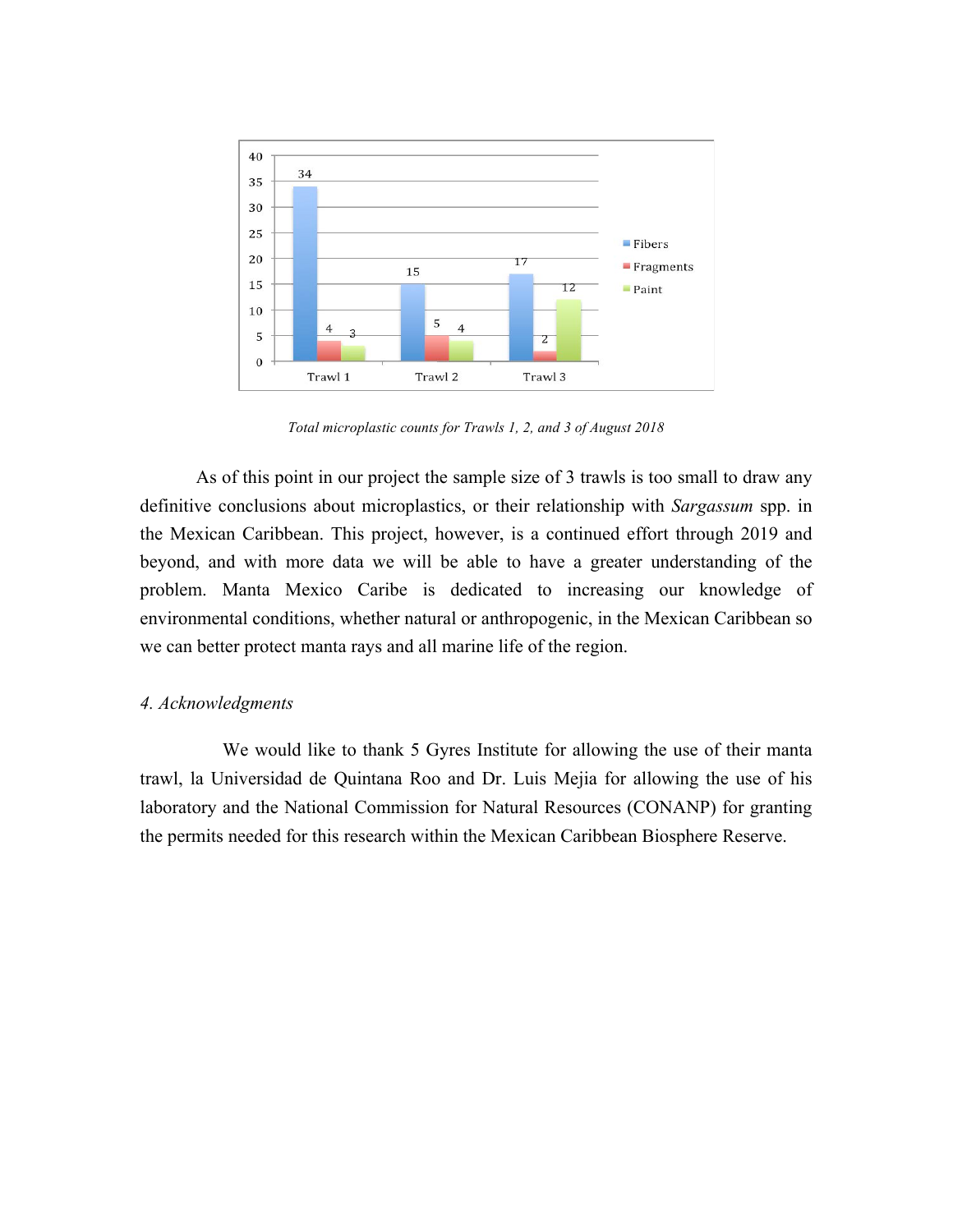### *References*

- Barboza, L. G., Vethaak, A. D., Lavorante, B. R., Lundebye, A., & Guilhermino, L. (2018). Marine microplastic debris: An emerging issue for food security, food safety and human health. *Marine Pollution Bulletin,133*, 336-348. doi:10.1016/j.marpolbul.2018.05.047
- Brandon, J., Goldstein, M., & Ohman, M. D. (2016). Long-term aging and degradation of microplastic particles: Comparing in situ oceanic and experimental weathering patterns. *Marine Pollution Bulletin,110*(1), 299-308.

Butterworth, A. (2017). *Marine mammal welfare: Human induced change in the marine*

*environment and its impacts on marine mammal welfare*. Cham, Switzerland: Springer.

- Carpenter Edward J., Smith K. L.. (1972) Plastics on the Sargasso Sea Surface. Science 175 (4027): 1240-1241
- Cole Matthew, Lindique Pennie, Halsband Claudia, Galloway Tamara S. (2011) Microplastics as contaminants in the marine environment: A review. Marine Pollution Bulletin 62: 2588-2597
- Eriksen, M., Lebreton, L. C., Carson, H. S., Thiel, M., Moore, C. J., Borerro, J. C., Reisser, J. (2014). Plastic Pollution in the Worlds Oceans: More than 5 Trillion Plastic Pieces Weighing over 250,000 Tons Afloat at Sea. *PLoS ONE,9*(12).
- Eriksen, M., Liboiron, M., Kiessling, T., Charron, L., Alling, A., Lebreton, L., Thiel, M. (2018). Microplastic sampling with the AVANI trawl compared to two neuston trawls in the Bay of Bengal and South Pacific. *Environmental Pollution,232*, 430-439.
- Gavio, B., Rincón-Díaz, M. N., & Santos-Martínez, A. (2014). MASSIVE QUANTITIES OF PELAGIC Sargassum ON THE SHORES OF SAN ANDRES ISLAND, SOUTHWESTERN CARIBBEAN. *Acta Biológica Colombiana,20*(1), 239-241.
- Germanov, E. S., Marshall, A. D., Bejder, L., Fossi, M. C., & Loneragan, N. R. (2018). Microplastics: No Small Problem for Filter-Feeding Megafauna. *Trends in Ecology & Evolution,33*(4), 227-232. doi:10.1016/j.tree.2018.01.005
- Gregory, M. R. (2009). Environmental implications of plastic debris in marine settings- entanglement, ingestion, smothering, hangers - on, hitch - hiking and alien invasions. *Philosophical Transactions of the Royal Society B: Biological Sciences, 364*(1526), 2013-2025.